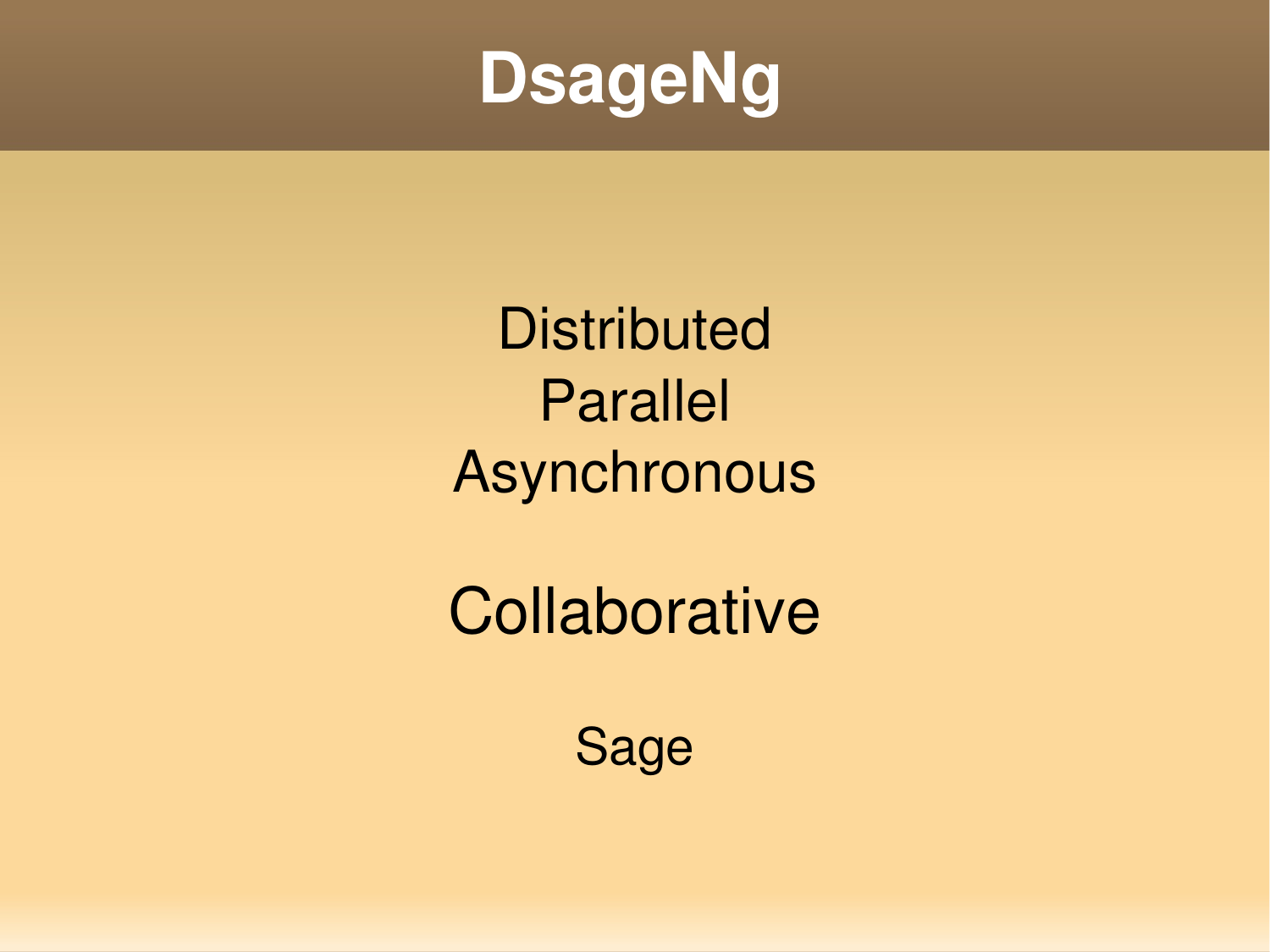

- What
- $-Why$
- **How**
- When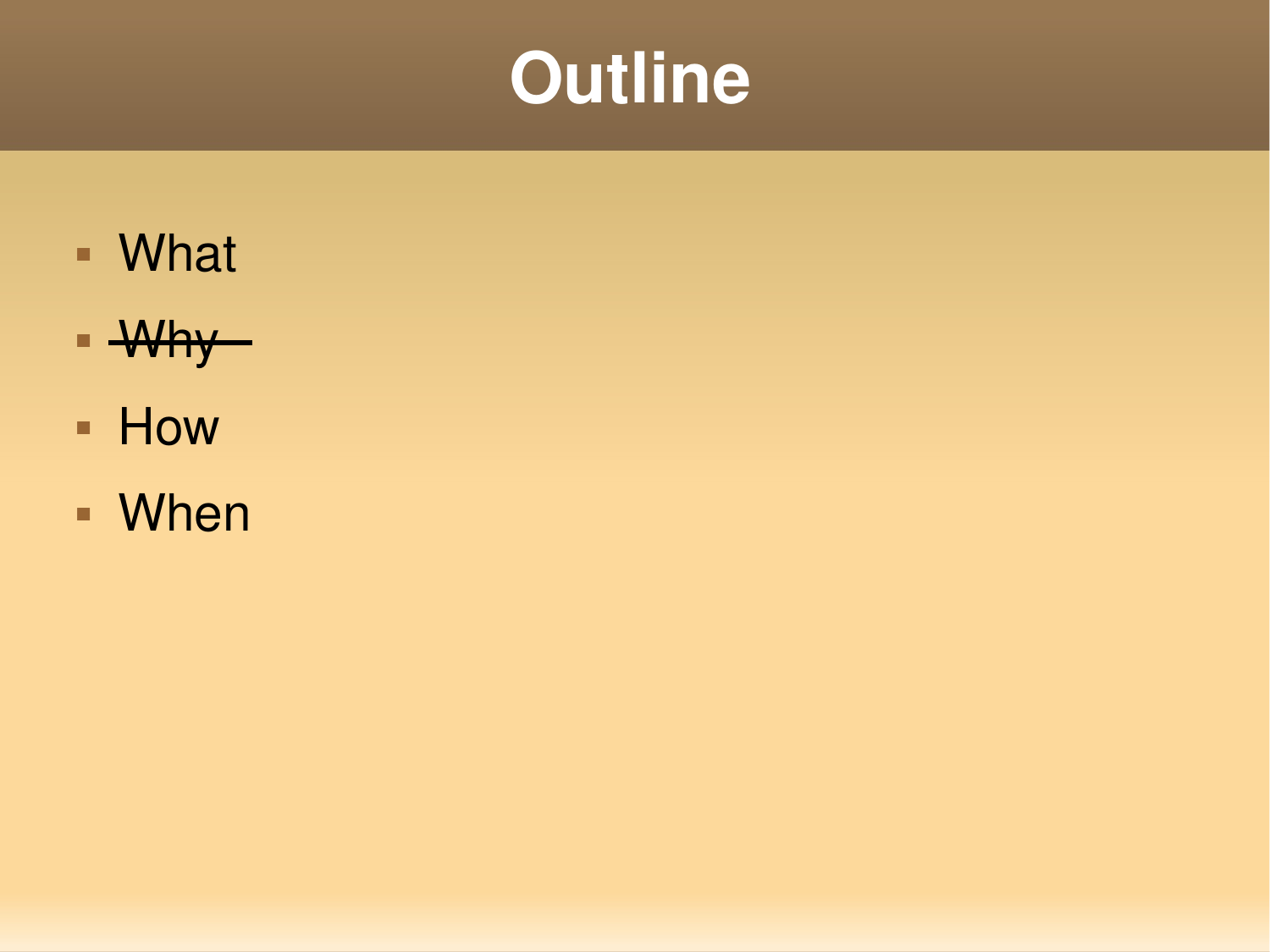# **What**

#### **Distributed**

- Sage "Over the Wire"
- Parallel
	- So much to do, so little time
- Asynchronous
	- **Everything is an event to be "handled"**
- **Collaborative** 
	- A short walk from Distributed, Parallel, **Asynchronous**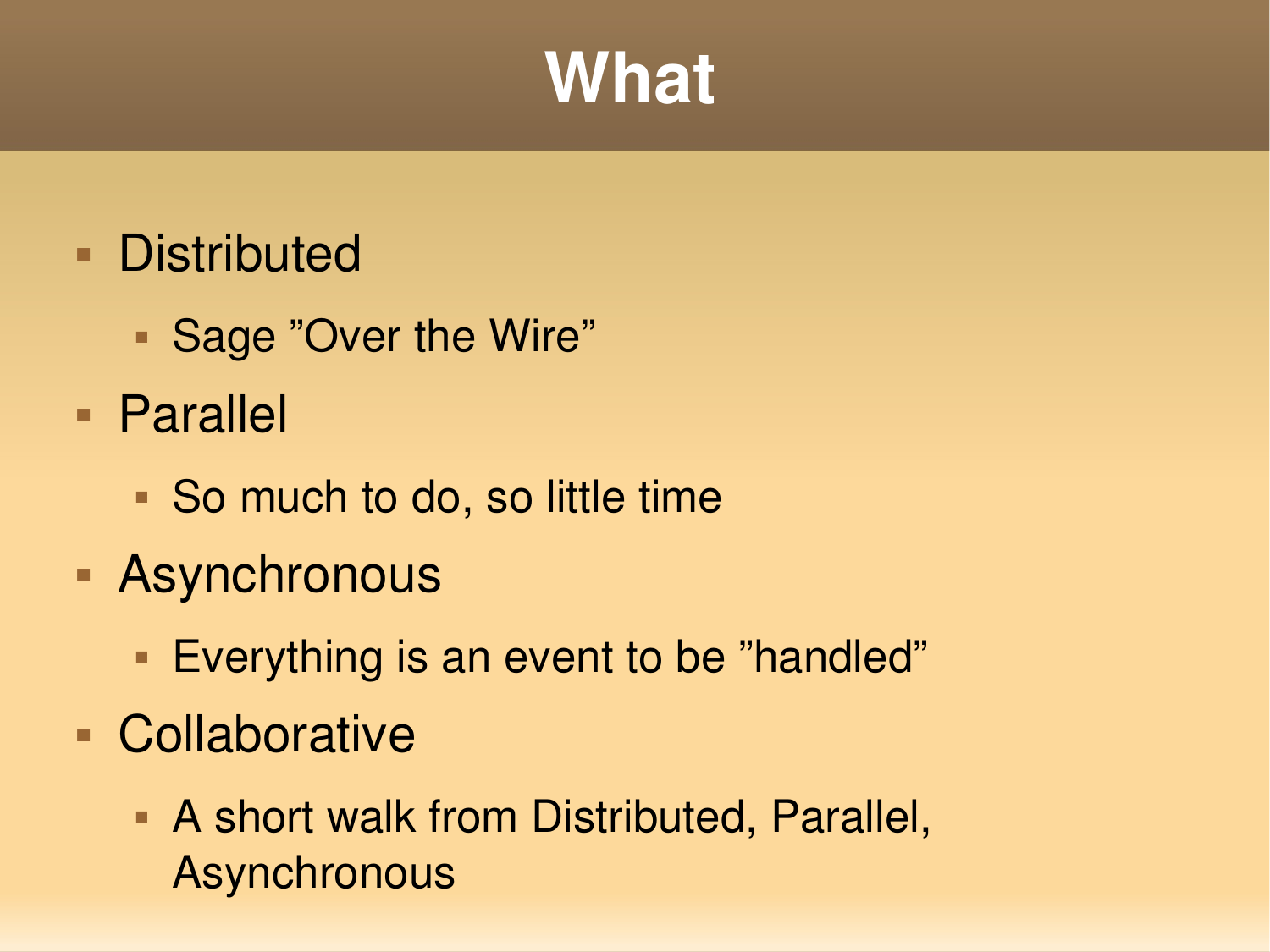# **Distrubuted Computing Deconstructed**

- **Processing**
- State Management
- Communications
- **Programming**

cpu gpu memoryHierarhchy myranet gig-e threads processes multicore lan wan fpga persistance raid asynchronous synchronous coupling interaction bigIron cluster multiCluster faultTolerant replication security heterogeneous multiUser computeBound ioBound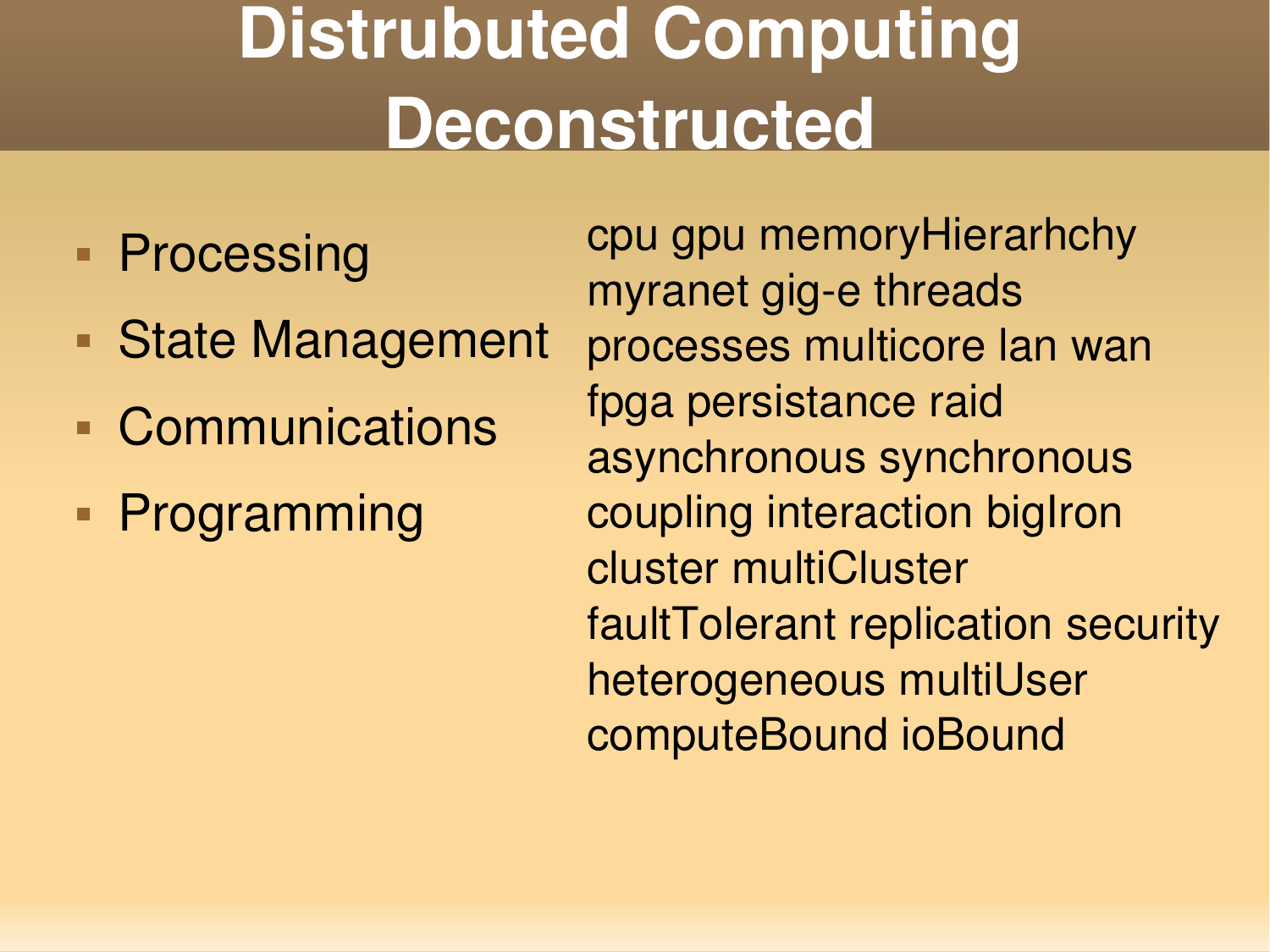

#### High Level Low Level

- Management
	- **Instantiation**
	- **Initialization**
	- **Control / Termination**
- **Scatter / Gather**
- **User Interaction**

- 1) Performance
- 2) See 1

3) 4)

5) Ease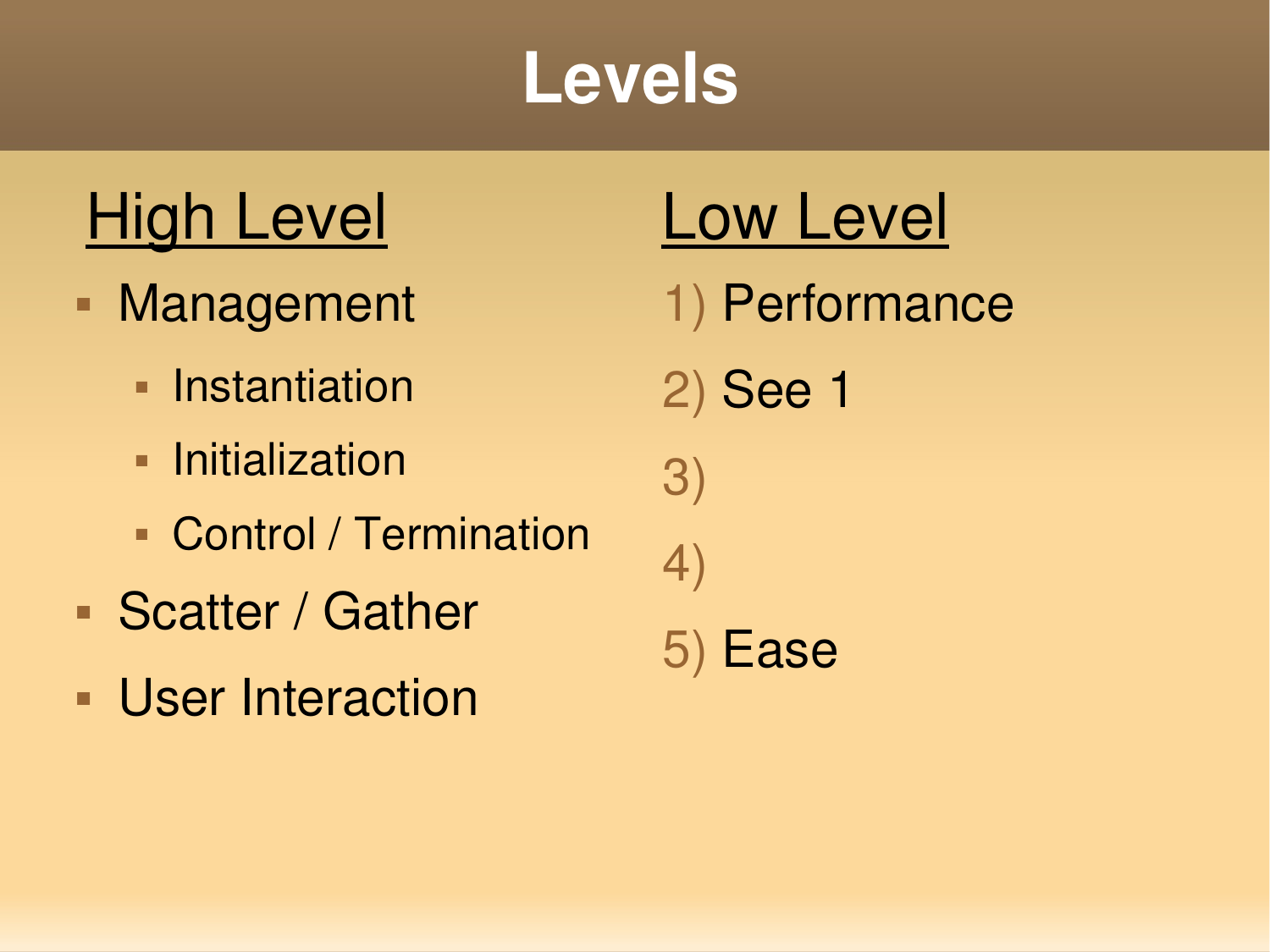## **Problem Decomposition From Sage's Perspective**

- Speed
- **Exogenous Event Handling**
- **Collaboration**

# Accomplish Considering

- **Latency**
- **Bandwidth**
- **Decomposition**
- Cost / Cycle
- **Endogenous Events**
- **Heterogeneity**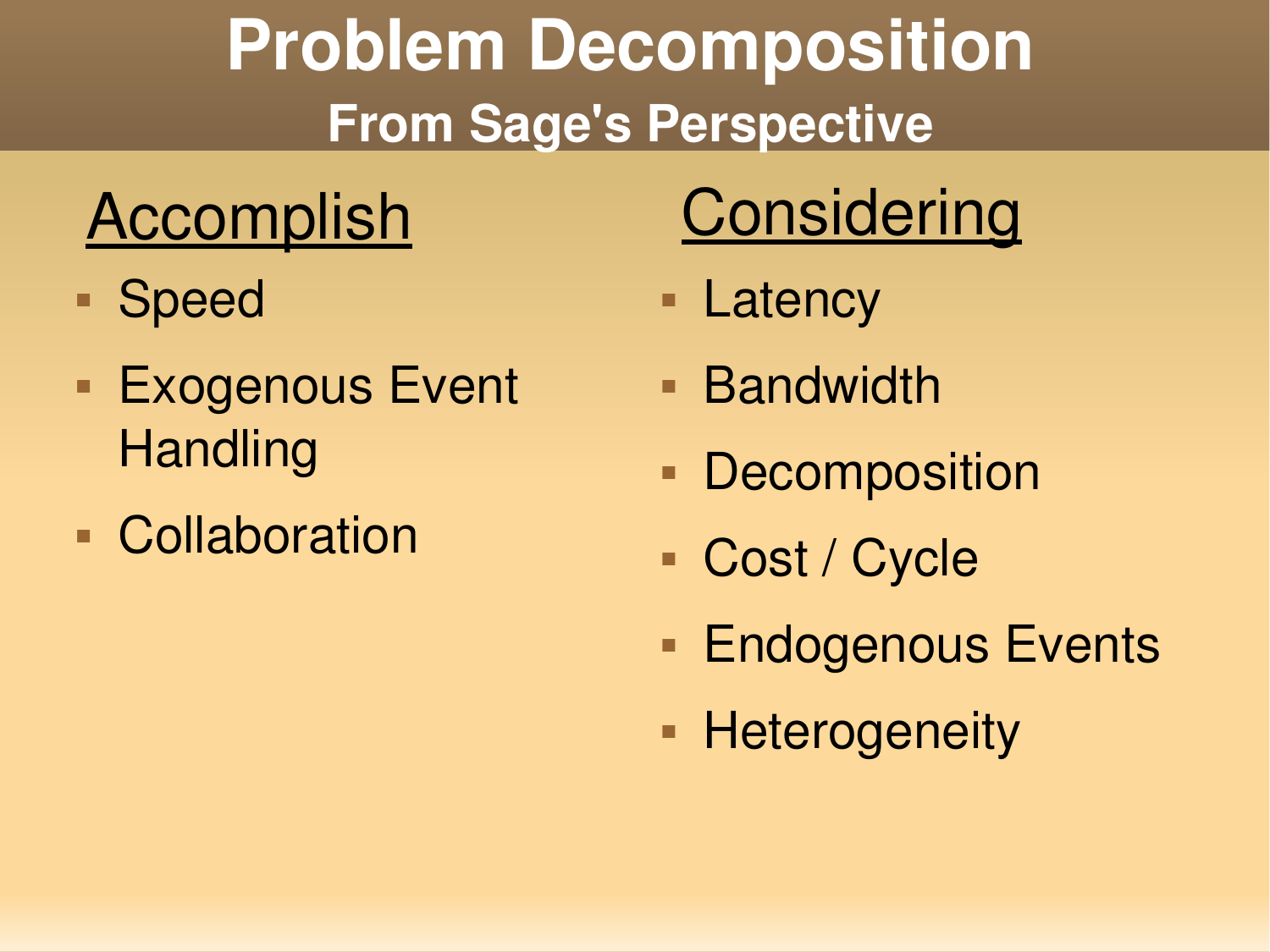# **Considerations Expanded**

- **Shared Memory**
- **LAN** 
	- **Infiniband/Myranet...**
- WAN
	- **Security**

# Transports Programming

- **Processors**
- **Threads, Processes, Coroutines**
- Asynchronisity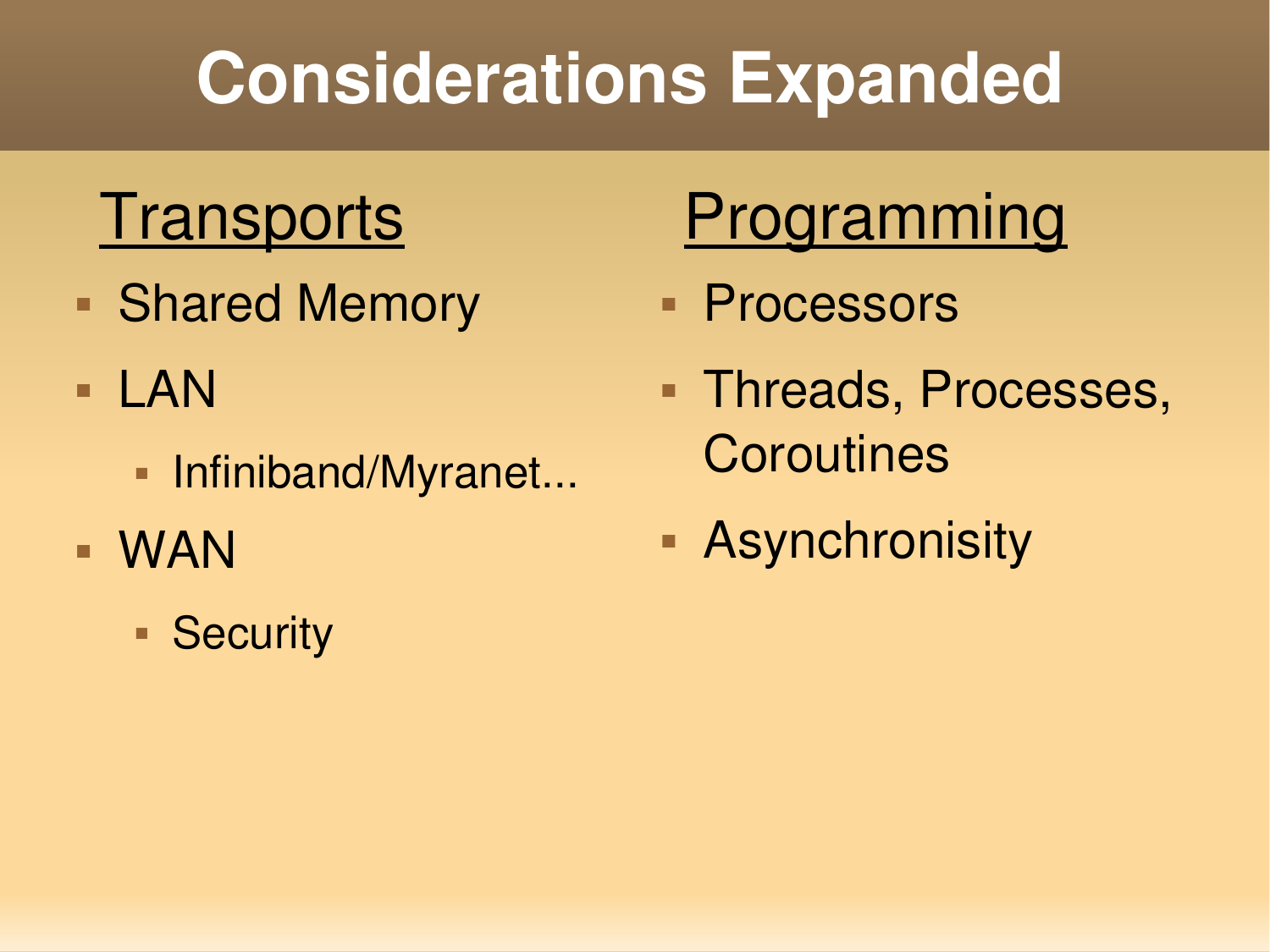# **Asynchronisity**

- **Everything is an** Event
	- Synchronous
	- Asynchronous
- Threads are **Callbacks** Evil!!! (Long Live Threads)
- **Programming Model** 
	- Polling (stupid)
	- **Blocking** 
		- **Hold that thought**
	- Coroutines
		- Good with issues
	-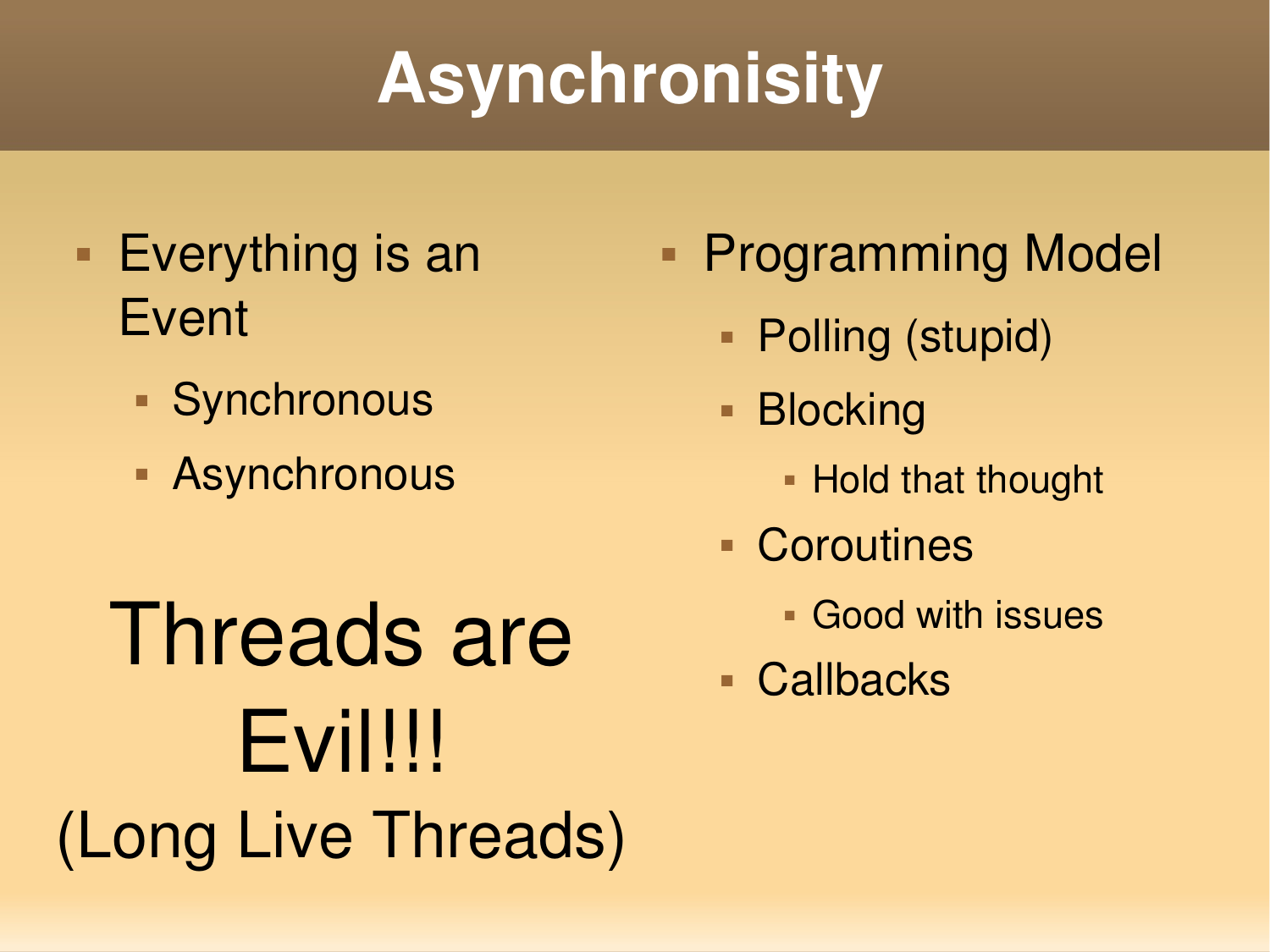# **Blocking**

- **Application Level code shouldn't block** 
	- We have "things" for that
- **Applications block because the application** programmer doesn't know how to do it any other way
	- **Not entirely true**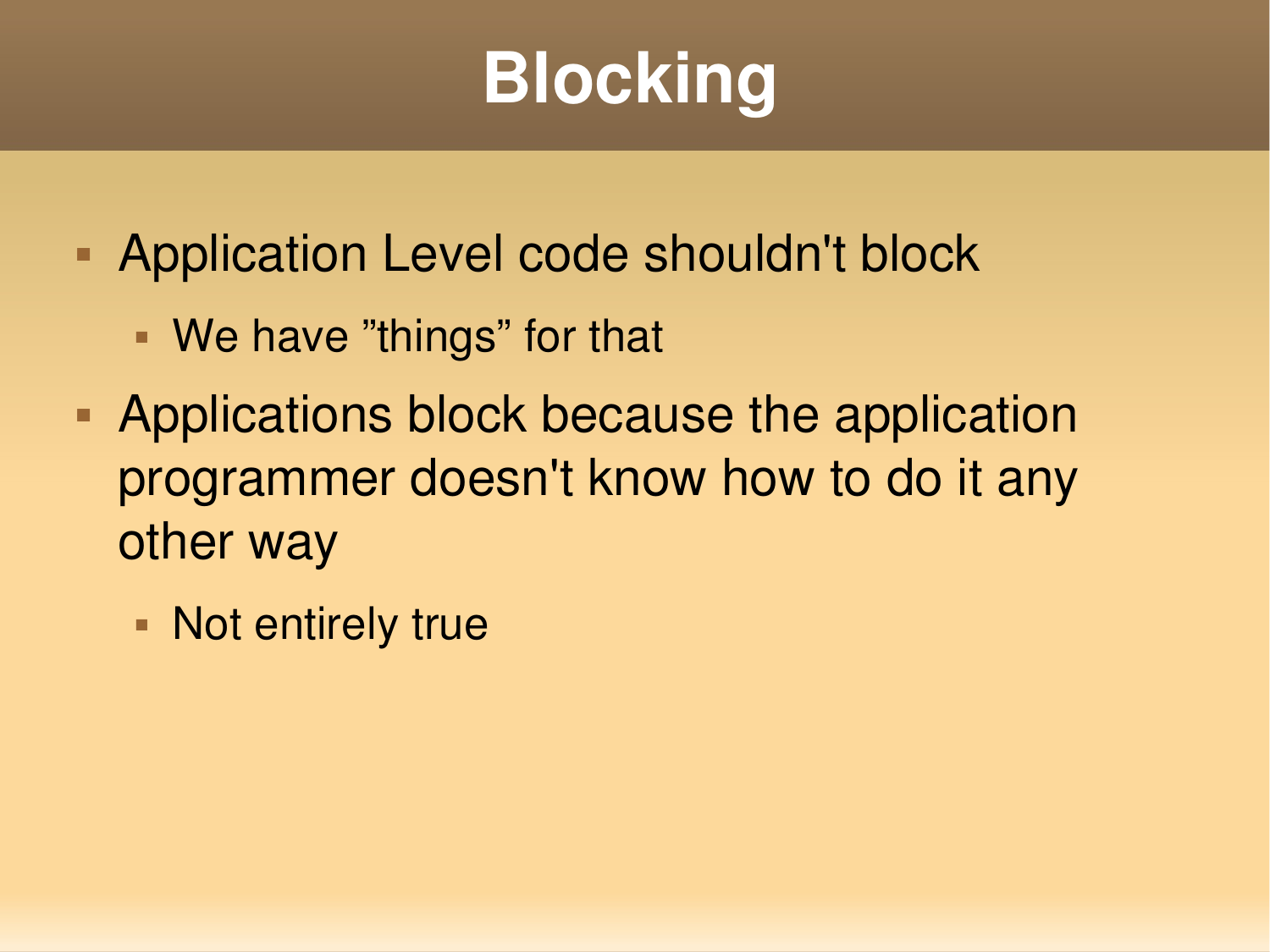# **Twisted**

**Framework for building Asynchronous Systems** 

- **Everything is asynchronous....**
- Whats Important?
	- 1) Reactor
	- 2) Deferreds
	- 3) Things built on 1) and 2)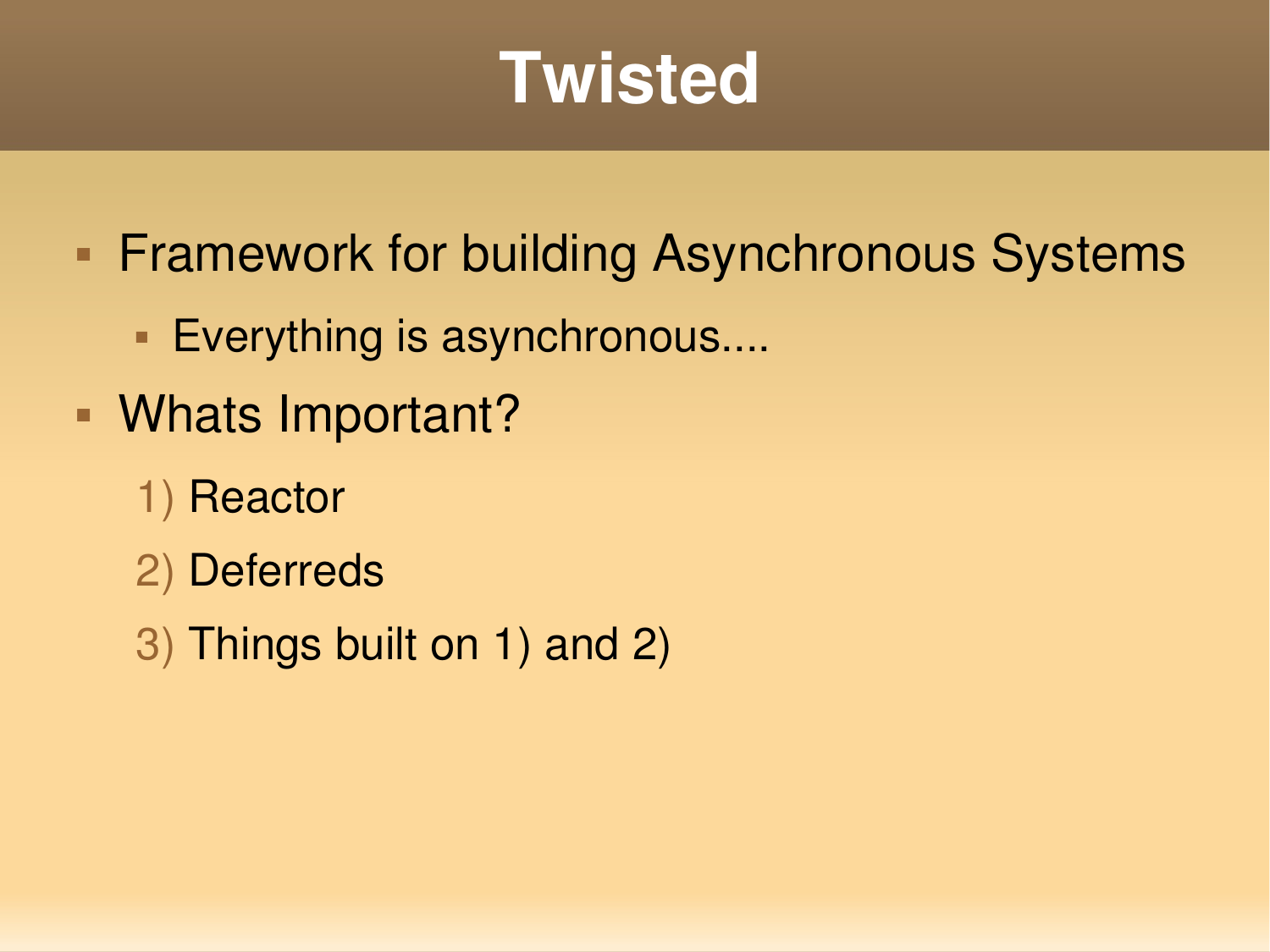

- **Select on steroids**
- **Blocking done right**
- **Event Dispatching** 
	- **Timed**
	- **Exogenous**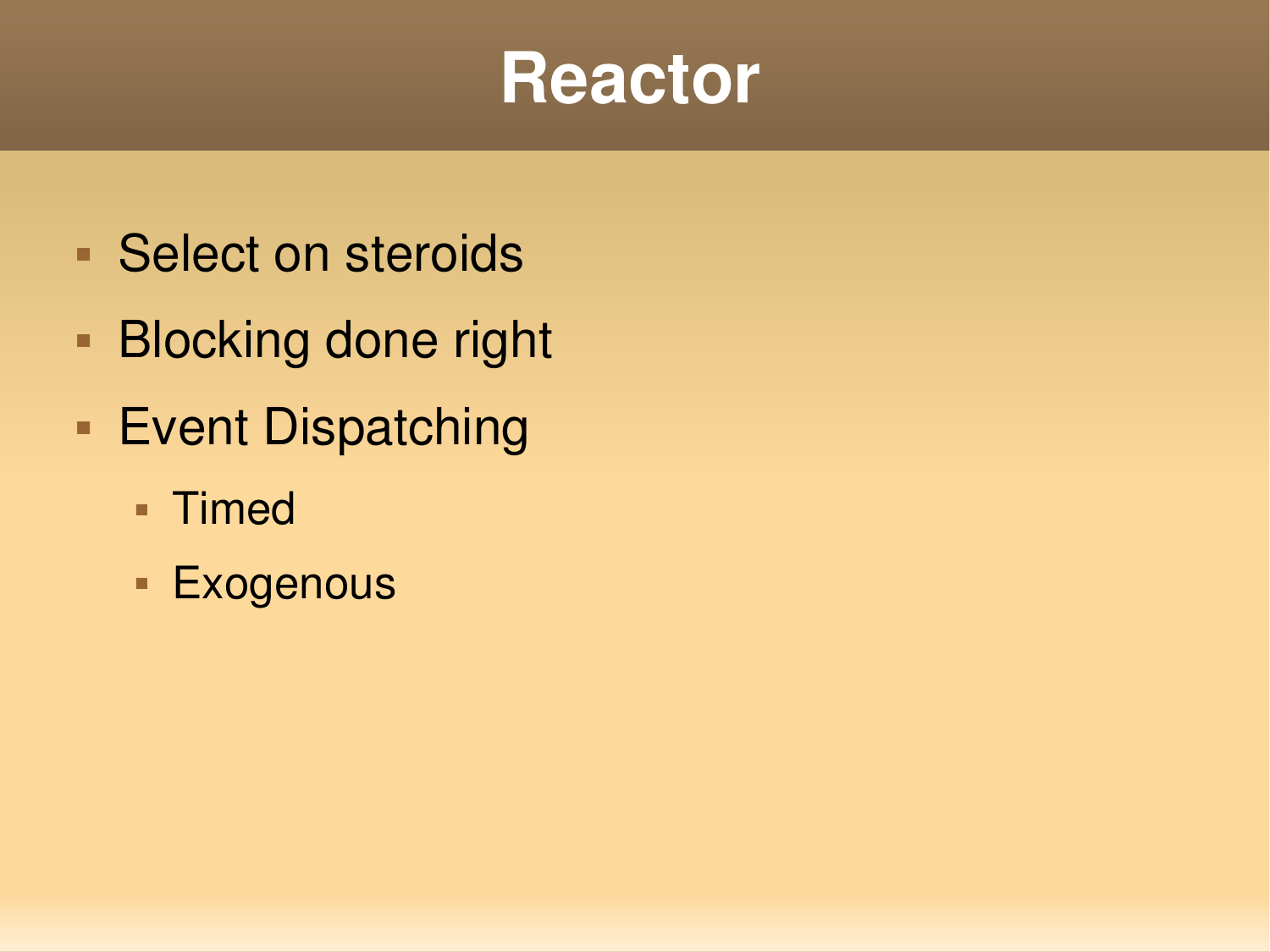### **Callbacks**

#### Continuous

- eventSource.registerCallback(fn1, \*args, \*\*kargs)
- def fn1(arg1, arg2, \*args, \*\*kargs):

...

...

- One Time use Deferreds (D)
	- D = object.doSomething(\*inArgs, \*\*inKargs)
	- D.addCallback(fn2, \*args, \*\*kargs)
	- def fn2(res, \*args, \*\*kargs)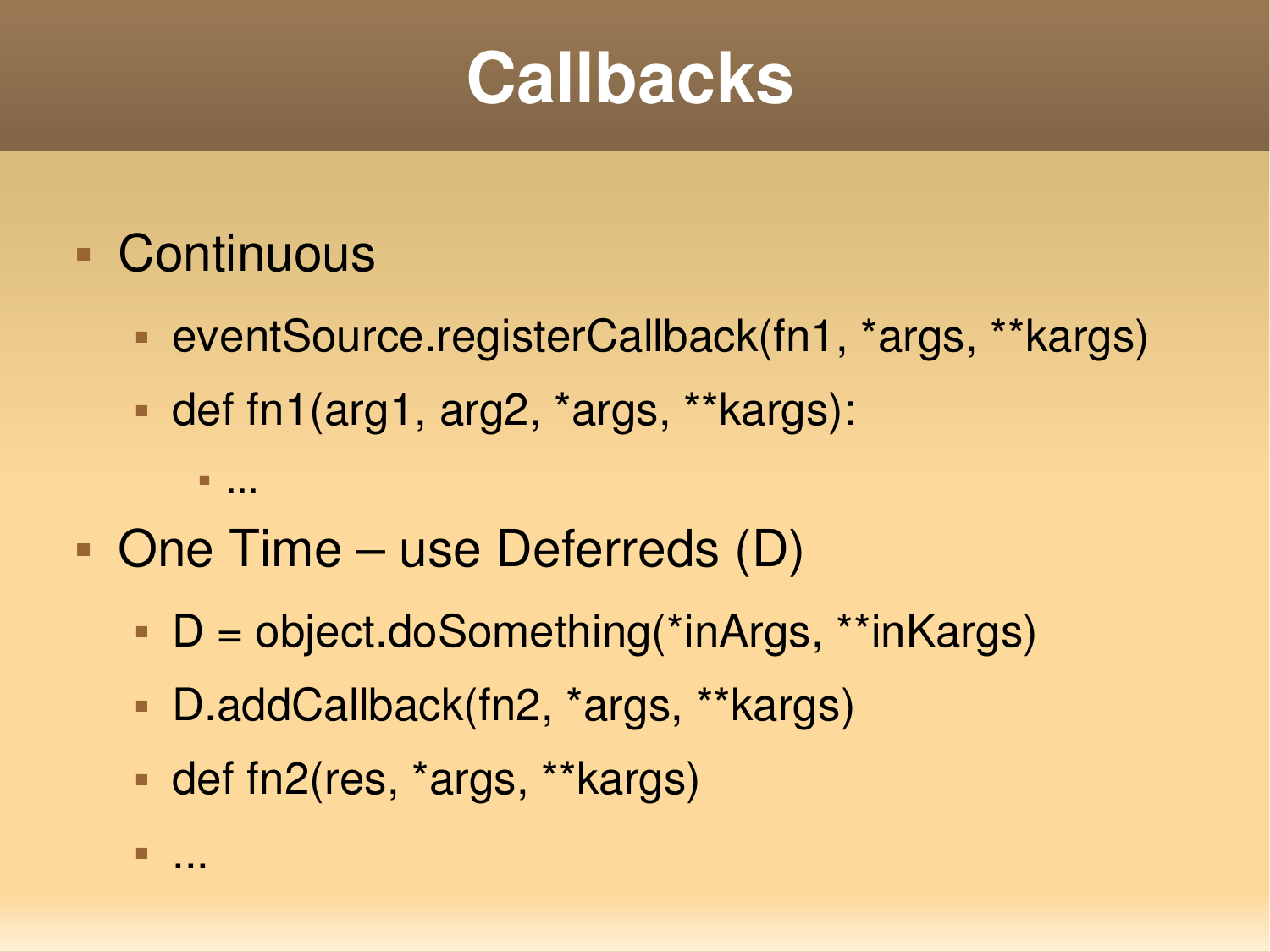# **Deferreds**

- Deferred A Promise
- An object (defer.Deferred) with two important methods
	- D.addCallback(...)
	- D.callback(...)
		- This can be called multiple times = CallbackChain

42 def main():

- 43 def gotResult(result):
- 44 print "result is: ", result
- 45 d = O.doLongCalculation()
- 46 d.addCallback(gotResult)
- 47 d.addCallback(lambda r: reactor.stop())  $#$  throw away the result
- 48 return d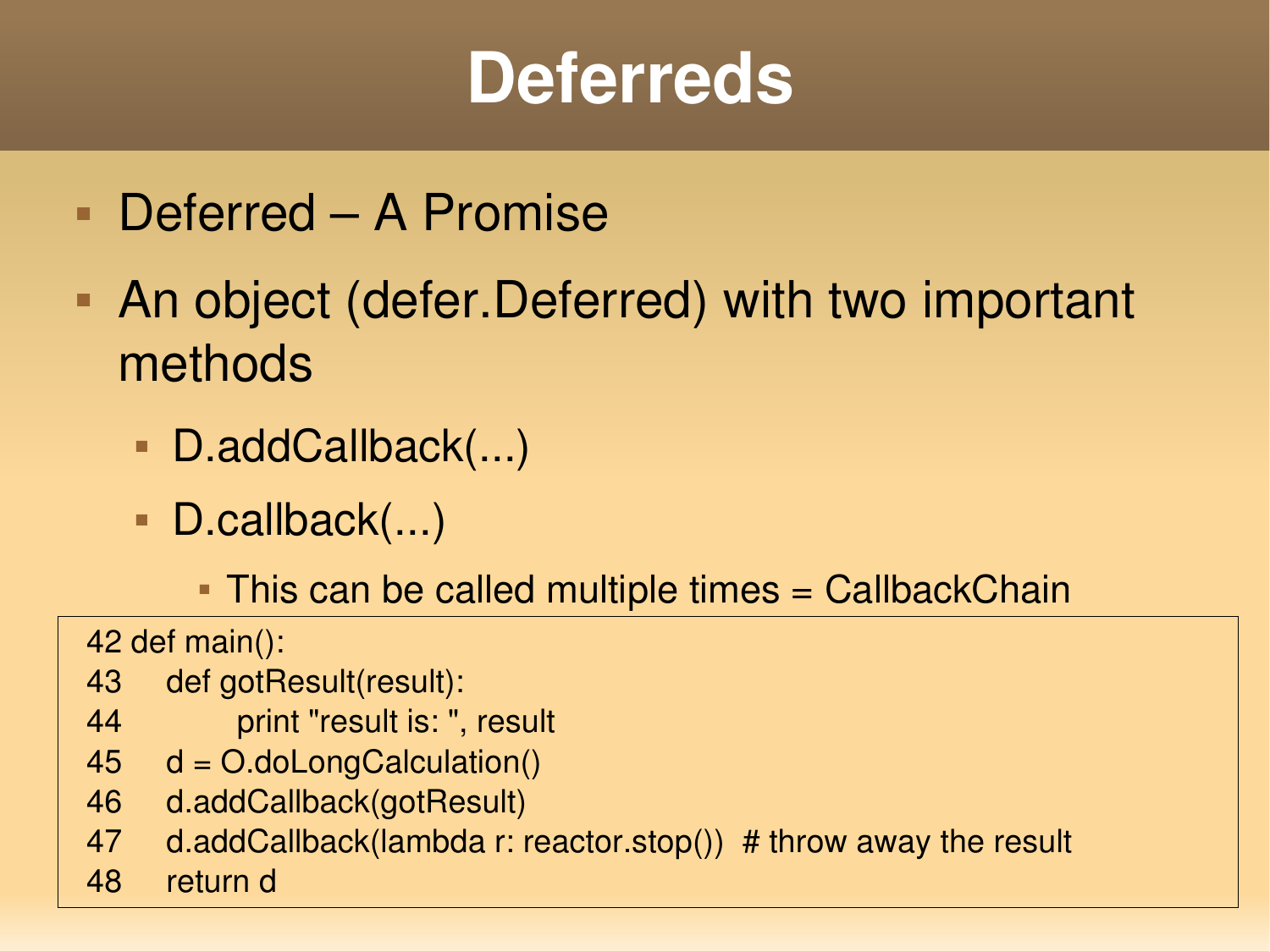# **What Code Looks Like**

```
d = O.doComplicatedLengthyCalc(a, b, c)# returns deferred
def gotResult(result)
        print "important message: ", result
        return "a more important message"
d.addCallback(gotResult)             # first callback
def gotResult2(result, i2, s2, specialLabel)
          print "gotResult2 returns: ", result # will print "a more important message"
   print i2, s2, specialLabel # will print "2, string2, special"
d.addCallback(gotResult2, 2, "string2", specialLabel="special")
d.addErrback(errfn,...)    # exception handling for deferreds
```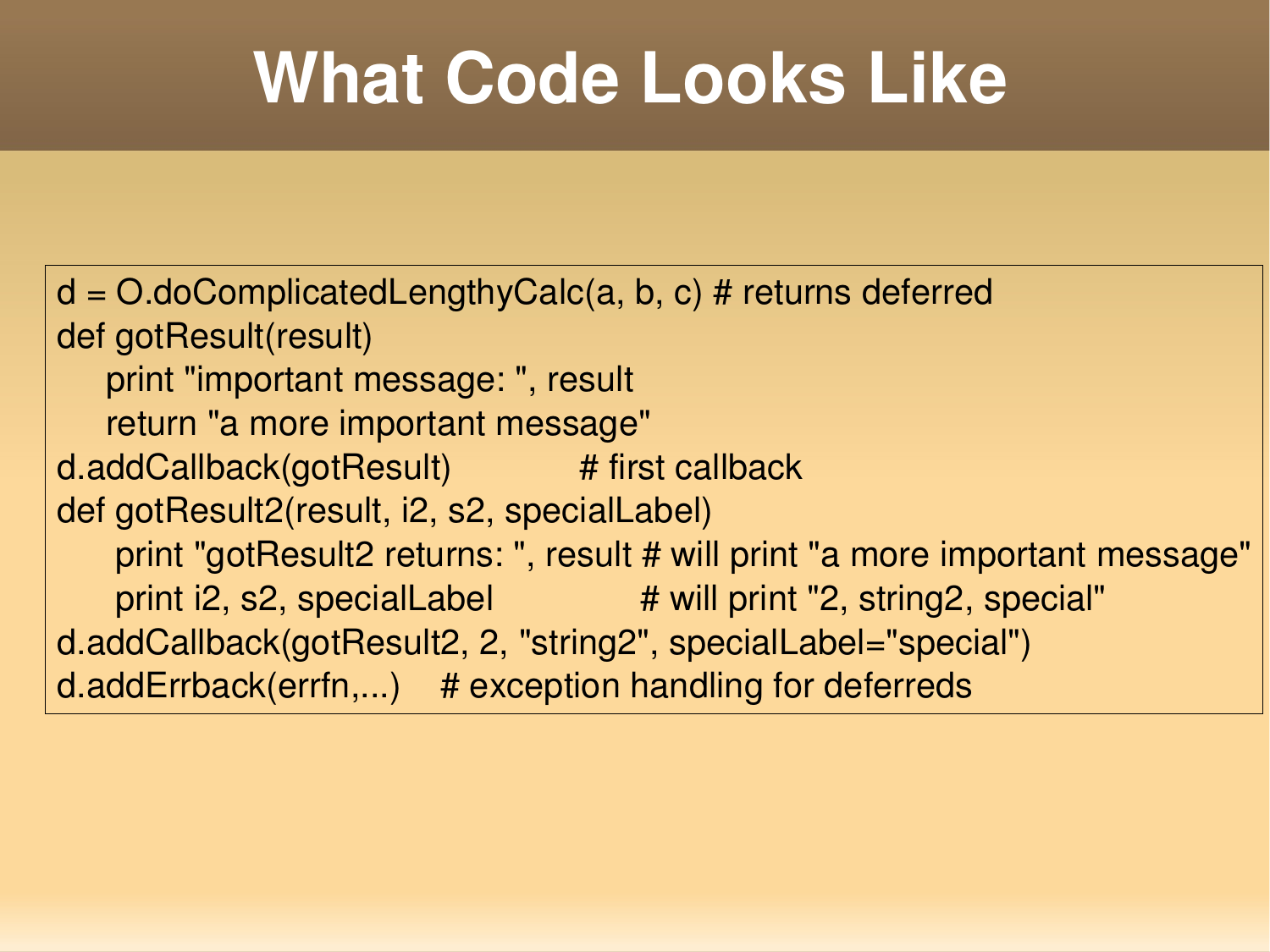### **A deferred can return a deferred**

If you need to call a method that returns a deferred within your callback chain, just return that deferred, and the result of the secondary deferred's processing chain will become the result that gets passed to the next callback of the primary deferreds processing chain